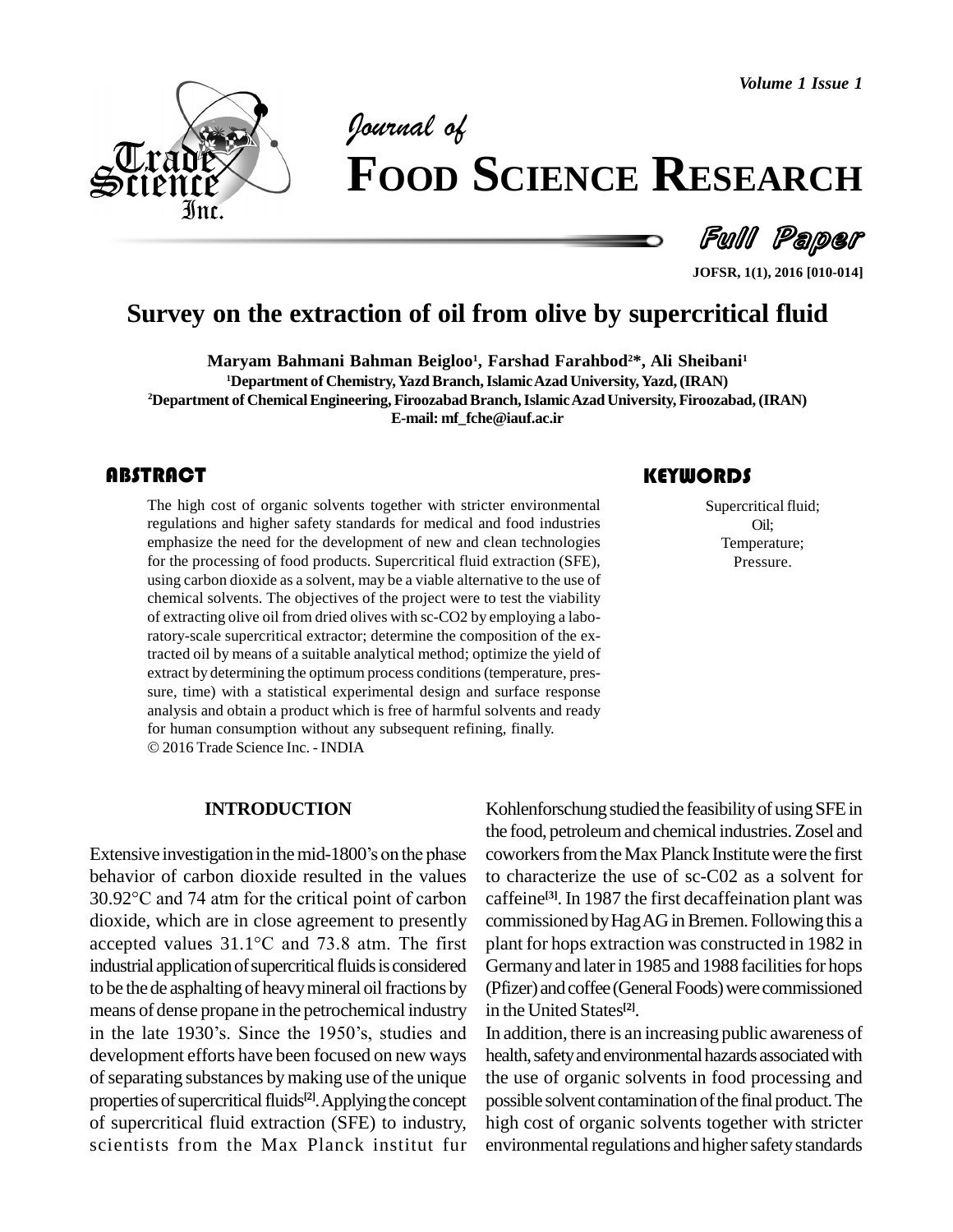for medical and food industries emphasize the need for the development of new and clean technologies for the processing of food products. Supercritical fluid extraction (SFE), using carbon dioxide as a solvent, may be a viable alternative to the use of chemical solvents. One of the most popular and successful applications of SFE is the extraction of fats and oils with supercritical carbon dioxide (sc-C02). Almost all fats and oils lie within a polarity range extractable by CO2 or CO2 and an added modifier<sup>[1,2]</sup>. C02 is selected as solvent due to its nonreactive and non-toxic character, low cost, modest critical parameters, easy solute solvent separation and high selectivity<sup>[3]</sup>.

# **Extraction** by supercritical fluid

Supercritical fluid extraction has been traditionally applied in the food and pharmaceutical areas. Recent advancements in supercritical fluid technology are nutraceutical extracts (natural extracts from plants or natural products that exhibit physiological or health benefits) **[12]**. One of the most popular and successful applications of SFE is the extraction of fats and oils. Besides the ecological benefits, lipids have very high diffusion coefficients in supercritical fluids, much larger than in conventional liquid solvents. Thus, the extraction rates are enhanced and less degradation of solutes occurs **[13]**.

# **History of olive**

The olive is native of Palestine. It was known in Egypt in the 17th century B.C.<sup>[4]</sup>. The oil was used for and cooking as well asfor burning in lamps. In the 1900s pickling and canning procedures were developed in California<sup>[5]</sup>. Today the olive is the most extensively countri cultivated temperate fruit in the world and is produced in 39 countries worldwide, including all the Mediterranean countries, the south western United States, southern Australia and northern Africa. In South Africa olives has been commercially cultivated since the 20th century, residing mainly in the Western Cape<sup>[7]</sup>. More recently, cultivation extended to the drier summer rainfall regions.

# **(a) Economicalsignificance**

Worldwide 15 724 187 million tons of olives are produced on an area of over 8 million hectares. The United States industry value was \$60.7 million in 2002,

and has varied between \$34 and \$102 million over the last decade<sup>[5]</sup>. In 2004 South Africa's total olive oil **Example 31**<br> **Example 334** and \$102 million over the<br>
<sup>[5]</sup>. In 2004 South Africa's total olive oil production was 490 tons, compared to the total world output of about 3 million tons. The advantage South African producers have, is that oil is pressed during the European off-season, when oil is scarce and northern demand is high<sup>[8]</sup>. In addition, the local olive market shows a 10% growth in demand each year for table olives, and 20% annually for oil<sup>[9]</sup>. South African olive oil does verywell in international competition.In 2004 Kloofenburg Estate olive oil won a prestigious award in the Italian world olive oil guide, which cited it as one of the best 15 olive oils in the world<sup>[8]</sup>.

# **(b)** *Olea europaea* **as medicinal plant**

<sup>[7]</sup>. of inorganic substances, noble gases and water may be Natural products and their derivatives represent more than 50 % of all drugs in clinical use in the world<sup>[1]</sup>. About 119 plant derived chemical compounds of known structure were identified as currently being used as drugs or biodynamic agents that affect human health, including morphine, atropine, codeine and digoxin. It has been estimated that 80% of people living in developing countries are almost completely dependent on traditional medicinal practices for their primary health care needs, which means that about 64% of the total population of the world utilizes plants as drugs<sup>[2]</sup>. Research in medicinal plants is thus of immense global importance. Olive oil derived from the ripe fruit of *Olea europaea* ishigh in monounsaturated fatty acids and antioxidants, which correlates strongly with the low rates of chronic diseases and particularly coronary hart disease (CHD) seen in Mediterranean countries where the majority of fat calories consumed are derived fromolive oil.Western countries in contrast, where diets are high in saturated fatty acids, have a high incidence of CHD. This suggests that olive oil, through its beneficial effects on lipid metabolism, blood pressure, diabetes and clotting mechanisms,plays amajorrole inhealth preservation **[3]**. In addition, a varietyof organic liquids and a selection used as supercritical fluids<sup>[4]</sup>. The choice of supercritical fluid is determined by the polarity of the substance to be extracted and the technical feasibility of the conditions required existing as a supercritical fluid. Corrosive, environmentally hazardous, flammable and explosive substances are typically unsuitable as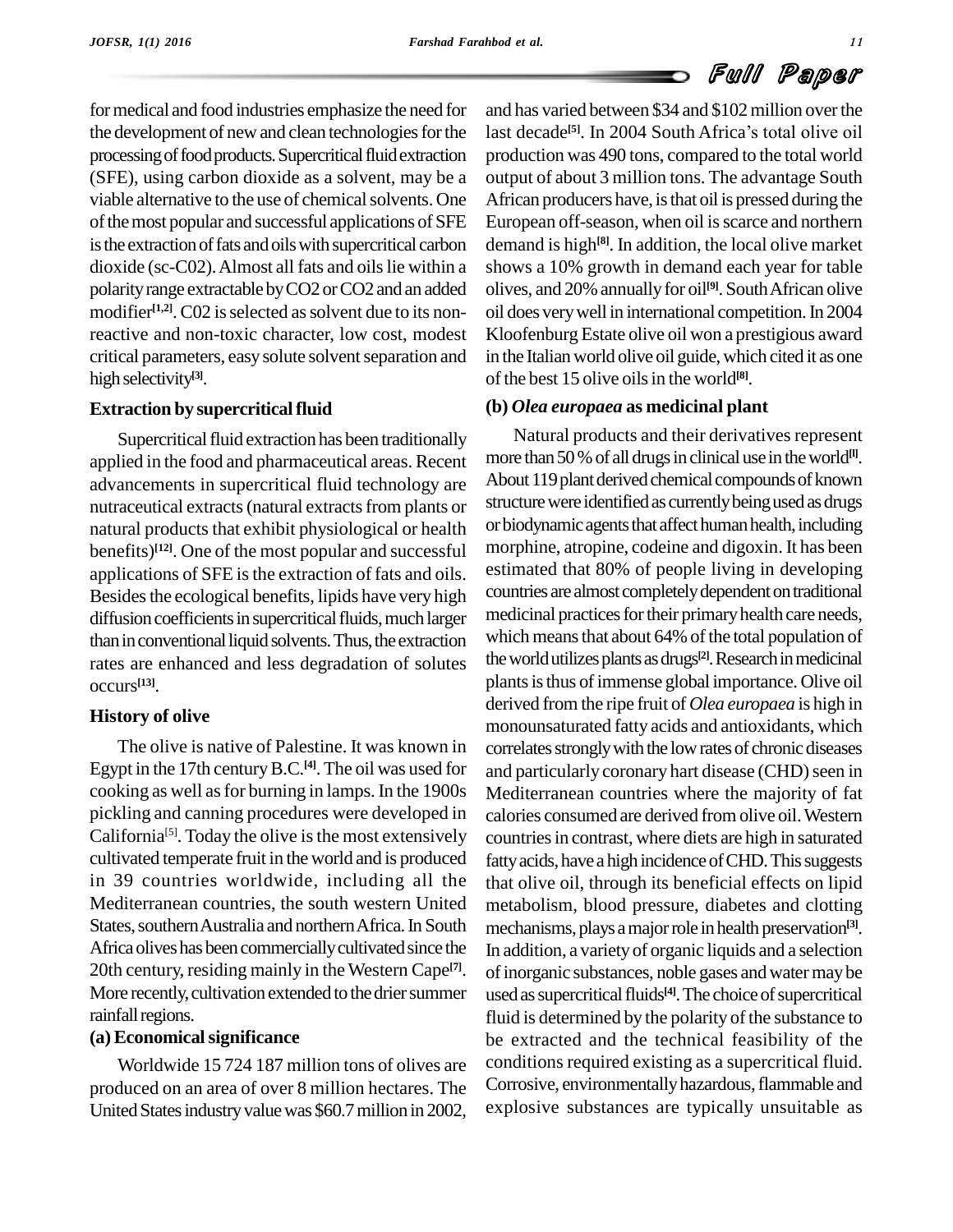### **12** *Survey on the extraction of oil* **.***from oliveby supercritical fluid*

# Full Paper

supercritical fluids<sup>[5]</sup>. The relatively mild critical hig conditions, abundance, low cost, non-toxicity and unreactive nature of C02 make it a suitable supercritical fluid for a variety of processes<sup>[6]</sup>. C02 can be used for mul the removal or extraction of non-polar and weakly polar compounds like alkenes, terpenes, aldehydes, esters, alcohols and fats **[7]**. Variation of temperature and/or pressure, or density, allows the solvent strength of sc-C02 to be adjusted to dissolve specific substances better than common organic solvents. The addition of small amounts of co solvent allows sc-C02 to dissolve more polar compounds<sup>[8]</sup>. Highly polar compounds are acidif<br>insoluble in C02, though water is soluble up to 0.3 mass compo<br>% in C02 at 250 atm and 50°C. Two classes of polymers insoluble in  $C<sub>02</sub>$ , though water is soluble up to  $0.3$  mass are notable exceptions, viz. amorphous flouro polymers and silicones.Thesematerials,which have been found to be C02-phillic, serve as essential building blocks for surfactants designed for application in near-critical and sc-C02.The solubilityof both polar and nonpolarsolids in a supercritical fluid may be enhanced through the use of a modifier. Modifiers are added to the fluid in low concentrations(5%orless on a v/v basis) and are either polar (acetone, methanol) or non-polar (propane, octane). C02 has a small polarisability and no dipole moment, making it possible for additives to increase the polarisability of the substance. Modifiers have been shown to increase the solubility of a solute in the sc- C02 by an order of magnitude. While it is known that the polarisability of C02 is affected by the modifier, its interaction with the solute is still a matter of investigation. Methanol and acetone have been the modifiers most often studied. Methanol can act as either a Lewis acid or a Lewis base. During SFE the methanol may interact with functional groups on the solute or it may only be involved in solvent sphere formation. Solvent sphere formation seems to be more a function of methanol concentration rather than its ability to gain or lose electron density.Acid-base interactions between sc-C02 and an aqueous system cause pH to have a definite influence on any process occurring in such a medium. The fact that water is present in a large variety of extraction matrices stresses the importance of acid-base interactions within supercritical fluids.

In this study the extraction of olive oil from dried oliveswithsc-CO2wasinvestigated.Extractionofolive oil with sc-C02 has the potential advantage of obtaining high yields of oil within relatively short extraction times and a final product that isfree of organic solvents and comparesfavorablywith commercial olive oil without multiple refinements. Several authors have reported solubility data for certain components of olive oil, as well as sc-C02 extraction of olive oil from olive husk (solid residue left afterfirst extraction of oil) and from polishing earths used in the refining process. SFE has been applied to the de-acidification of olive oil, which has a high content of free fatty acids when extracted mechanically.The possibilities of using sc-C02 to de acidify olive oil without modifying its triglyceride composition and nutritional quality have been suggested.

# **MATERIALSAND METHOD**

This study was aimed at extraction of olive oil with sc-C02 from dried olive fruit and analysis of the obtained oil, as well as at a comparison of the quality of the obtained oil with that of commercial olive oil. The equipment, materials, methods and procedures utilized to achieve this, are highlighted in this section. Figure 1 shows the supercritical setup.

### **RESULTSAND DISCUSSION**

The effect of operating temperature is investigated on the extracted palmitic acid. The pressure varies from 200 and 400 atmosphere. In addition the oil recovery is evaluated in different operating temperature. The operating pressures are 200 and 400 atmosphere in this run.

# **Effect of temperature on extracted palmitic percentage**

In this section the effect of temperature on the basic parameters in supercritical fluid extraction is investigated. All of the experiments are hold at 200 and 400 atmosphere.Operationsafetyrestrictions are considered in high pressure working and high temperatures. So, temperatures up to at 400 atm **PalmiticAcid% 0.029T 6.7667**

PalmiticAcid% = 
$$
0.029T + 6.7667
$$

\nR<sup>2</sup> =  $0.9279$ , P = 200atm

\nPalmiticAcid% =  $-0.045T + 10.6$ 

\n(1)

$$
PalmiticAcid\% = -0.045T + 10.6
$$
  

$$
\lambda^2 = 0.9643, P = 400atm
$$
 (2)

 $R^2 = 0.9643$ ,  $P = 400$ atm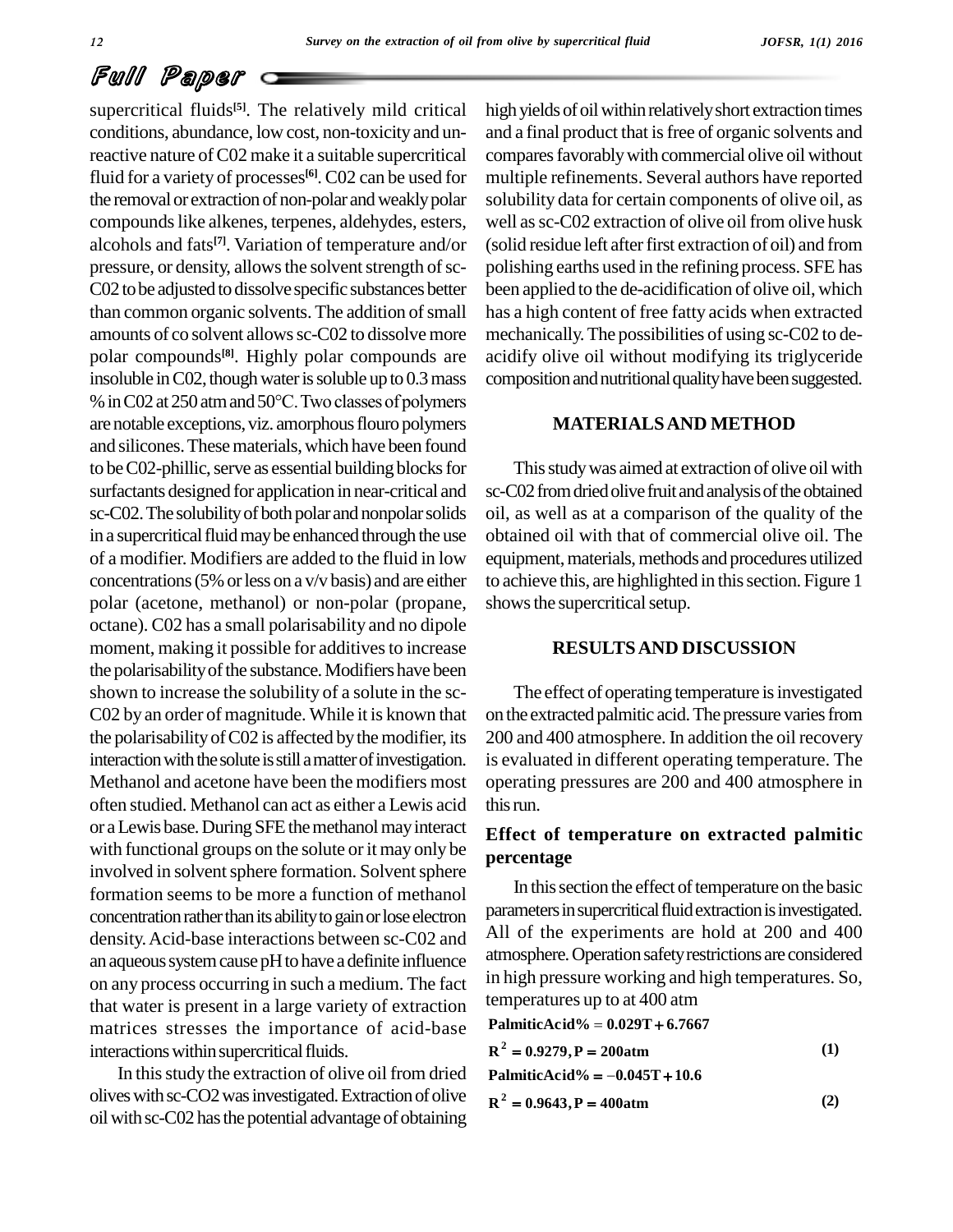

**Figure 1 : Schematic of supercritical fluid extraction set up**

Correlations 1 and 2 show the increase in temperature increases the percentage of extracted palmitic acid at 200 atm pressure. This may relates to the increase in the amount of diffusion coefficient due to temperature augmentation.Howeverwhen the pressure increases into two times, 400 atm, the increase in temperature higher than  $50$  C, declines the amount of extracted palmitic acid.

# **Effect** of temperature and moisture content on the **oil recovery** 0il recovery<br>Oil Recovery% = 0.0224T<sup>2</sup> + 1.96T + 49

 $R^2 = 1$ , Moisturecontent = 7.5%<br> **Qil Pacoverv<sup>0</sup>/ = 0.0289T<sup>2</sup> = 2.4/ 2** = 1, Moisturecontent = 7.5% (3)  $R^2 = 1$ , Moisturecontent = 7.5%<br>Oil Recovery% =  $0.0288T^2 - 2.44T + 117$  $R^2 = 1$ , Moistu **2** = 1, Moisturecontent =  $4.5\%$  (4) **OilRecovery% 0.11T 59.833 R 0.9973,Moisturecontent 2.5% (5)** Oil Recovery% =  $0.11T + 59.833$ 

Correlations 3, 4 and 5 state the effect of moisture content on the oil recovery versus temperature. Three different moisture contents, 2.5%, 4.5% and 7.5% are surveyed. The increase in the temperature from 20 C to 75 C shows different trends of oil recovery at different moisture content. The higher amount of oil recovery is obtained at lower temperatures(25 and 50) with the higher moisture contents (7.5% and 4.5%). At 70 C temperature the moderate amount of moisture 2.5% showsthe higher oil recovery about 98%. The higher moisture expands the seeds and makes them more permeable and improves the oil recovery. But at 75 C and 7.5% moisture content, the seeds may be overheated and the amount of oil recovery decreases. So,  $7.5\%$  moisture content at  $50C$  is the best operation condition. The amount of residual oil content is important in the evaluation of supercritical fluid extraction.

## **CONCLUSION**

Several aspects of supercritical carbon dioxide (sc-Co<sub>2</sub>) extraction of olive oil were investigated. These included a viability study using a laboratory-scale supercritical extractor, optimization of the extraction conditions. Satisfactory results were obtained in the investigated areas and several shortcomings were identified.The successes and shortcomings are briefly discussed in the results and discussion section.Results show the pressure and temperature affects the extraction yield. The higher moisture expands the seeds and makes